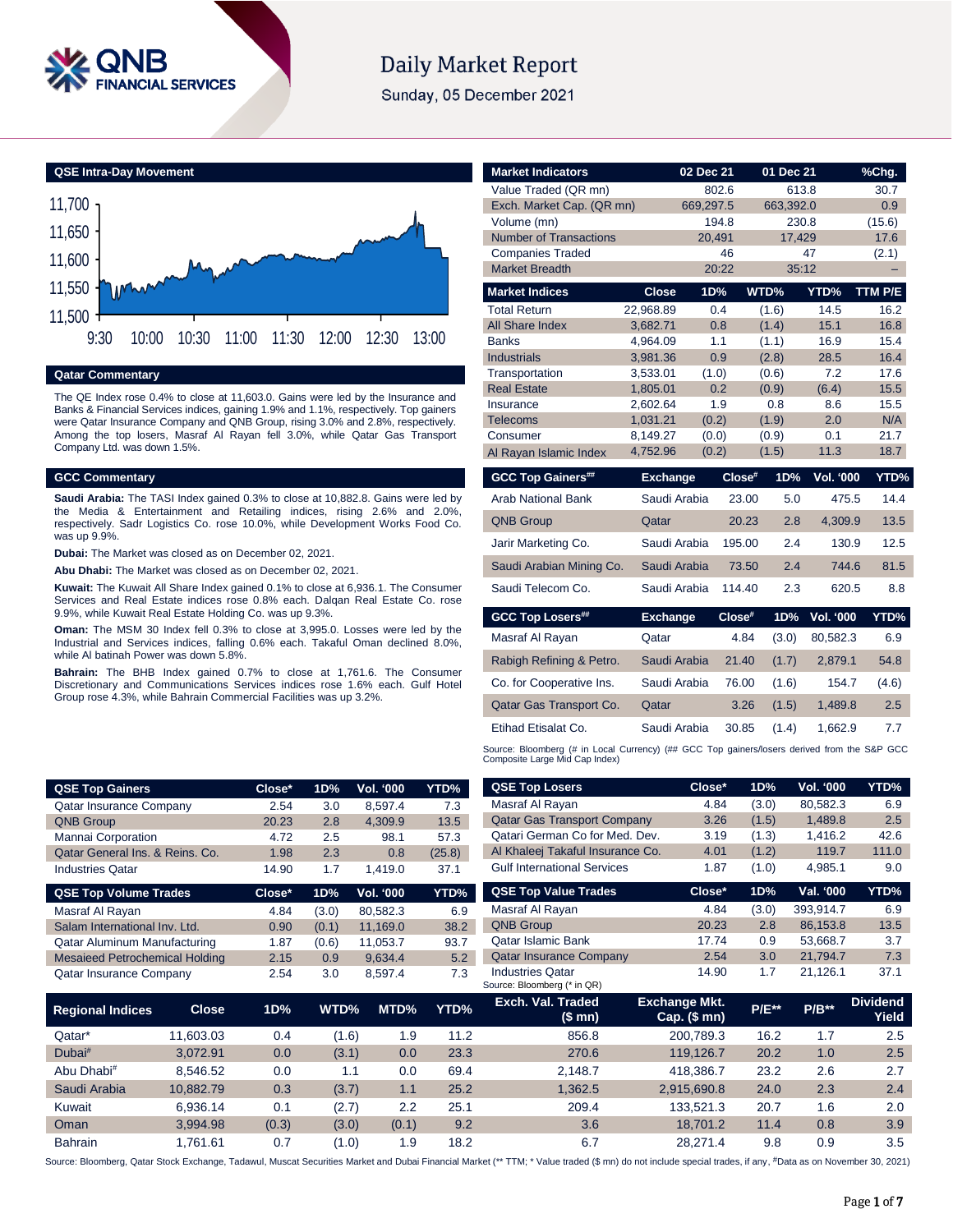### **Qatar Market Commentary**

- The QE Index rose 0.4% to close at 11,603.0. The Insurance and Banks & Financial Services indices led the gains. The index rose on the back of buying support from GCC and Arab shareholders despite selling pressure from Qatari and foreign shareholders.
- Qatar Insurance Company and QNB Group were the top gainers, rising 3.0% and 2.8%, respectively. Among the top losers, Masraf Al Rayan fell 3.0%, while Qatar Gas Transport Company Ltd. was down 1.5%.
- Volume of shares traded on Thursday fell by 15.6% to 194.8mn from 230.8mn on Wednesday. However, as compared to the 30-day moving average of 155.4mn, volume for the day was 25.4% higher. Masraf Al Rayan and Salam International Inv. Ltd. were the most active stocks, contributing 41.4% and 5.7% to the total volume, respectively.

| <b>Overall Activity</b>        | Buy $\sqrt[6]{x^*}$ | Sell %*  | Net (QR)         |
|--------------------------------|---------------------|----------|------------------|
| Qatari Individuals             | 24.62%              | 19.00%   | 45,107,634.9     |
| <b>Qatari Institutions</b>     | 12.68%              | 20.51%   | (62, 862, 083.8) |
| Qatari                         | 37.30%              | 39.51%   | (17, 754, 448.9) |
| <b>GCC Individuals</b>         | 0.20%               | 0.26%    | (440, 852.2)     |
| <b>GCC</b> Institutions        | 3.36%               | 1.13%    | 17,855,346.2     |
| <b>GCC</b>                     | 3.56%               | 1.39%    | 17,414,494.0     |
| Arab Individuals               | 6.38%               | 5.25%    | 9,095,935.8      |
| <b>Arab Institutions</b>       | $0.00\%$            | $0.00\%$ |                  |
| Arab                           | 6.38%               | 5.25%    | 9,095,935.8      |
| <b>Foreigners Individuals</b>  | 1.80%               | 1.72%    | 666,412.8        |
| <b>Foreigners Institutions</b> | 50.96%              | 52.13%   | (9,422,393.6)    |
| <b>Foreigners</b>              | 52.76%              | 53.85%   | (8,755,980.8)    |

Source: Qatar Stock Exchange (\*as a % of traded value)

# **Global Economic Data**

#### **Global Economic Data**

| <b>Date</b> | <b>Market</b> | <b>Source</b>                           | Indicator                             | <b>Period</b> | <b>Actual</b> | <b>Consensus</b>         | <b>Previous</b> |
|-------------|---------------|-----------------------------------------|---------------------------------------|---------------|---------------|--------------------------|-----------------|
| $02 - 12$   | <b>US</b>     | Department of Labor                     | <b>Initial Jobless Claims</b>         | 27-Nov        | 222k          | 240 <sub>k</sub>         | 194k            |
| $02 - 12$   | <b>US</b>     | <b>Department of Labor</b>              | <b>Continuing Claims</b>              | 20-Nov        | 1956k         | 2003k                    | 2063k           |
| $03-12$     | US            | <b>Bureau of Labor Statistics</b>       | <b>Unemployment Rate</b>              | Nov           | 4.20%         | 4.50%                    | 4.60%           |
| $03 - 12$   | <b>US</b>     | <b>Bureau of Labor Statistics</b>       | <b>Labor Force Participation Rate</b> | <b>Nov</b>    | 61.80%        | 61.70%                   | 61.60%          |
| $03-12$     | US            | <b>Bureau of Labor Statistics</b>       | <b>Underemployment Rate</b>           | Nov           | 7.80%         | $\overline{\phantom{a}}$ | 8.30%           |
| $03 - 12$   | <b>US</b>     | <b>Markit</b>                           | <b>Markit US Services PMI</b>         | <b>Nov</b>    | 58            | 57                       | 57              |
| $03 - 12$   | US            | <b>Markit</b>                           | Markit US Composite PMI               | Nov           | 57.2          | $\mathbf{u}$             | 56.5            |
| $03-12$     | <b>US</b>     | Institute for Supply Management         | <b>ISM Services Index</b>             | <b>Nov</b>    | 69.1          | 65                       | 66.7            |
| $03-12$     | US            | U.S. Census Bureau                      | <b>Factory Orders</b>                 | Oct           | 1.00%         | 0.50%                    | 0.50%           |
| $03 - 12$   | <b>UK</b>     | <b>Markit</b>                           | Markit/CIPS UK Services PMI           | <b>Nov</b>    | 58.5          | 58.6                     | 58.6            |
| $03-12$     | <b>UK</b>     | Markit                                  | Markit/CIPS UK Composite PMI          | Nov           | 57.6          | 57.7                     | 57.7            |
| $02 - 12$   | EU            | Eurostat                                | <b>PPI MoM</b>                        | Oct           | 5.40%         | 3.80%                    | 2.80%           |
| $02 - 12$   | EU            | Eurostat                                | <b>Unemployment Rate</b>              | Oct           | 7.30%         | 7.30%                    | 7.40%           |
| $02 - 12$   | EU            | Eurostat                                | PPI YoY                               | Oct           | 21.90%        | 19.00%                   | 16.10%          |
| $03-12$     | EU            | Markit                                  | Markit Eurozone Services PMI          | Nov           | 55.9          | 56.6                     | 56.6            |
| $03 - 12$   | EU            | <b>Markit</b>                           | Markit Eurozone Composite PMI         | <b>Nov</b>    | 55.4          | 55.8                     | 55.8            |
| $03-12$     | EU            | Eurostat                                | <b>Retail Sales MoM</b>               | Oct           | 0.20%         | 0.30%                    | $-0.40%$        |
| $03 - 12$   | <b>EU</b>     | Eurostat                                | <b>Retail Sales YoY</b>               | Oct           | 1.40%         | 1.40%                    | 2.60%           |
| $03-12$     | Germany       | Markit                                  | <b>Markit Germany Services PMI</b>    | Nov           | 52.7          | 53.4                     | 53.4            |
| $03 - 12$   | Germany       | <b>Markit</b>                           | Markit/BME Germany Composite PMI      | <b>Nov</b>    | 52.2          | 52.8                     | 52.8            |
| $03-12$     | France        | <b>INSEE National Statistics Office</b> | <b>Industrial Production MoM</b>      | Oct           | 0.90%         | 0.60%                    | $-1.50%$        |
| $03 - 12$   | France        | <b>INSEE National Statistics Office</b> | <b>Industrial Production YoY</b>      | Oct           | $-0.50%$      | $-0.40%$                 | 0.50%           |
| $03 - 12$   | France        | <b>INSEE National Statistics Office</b> | Manufacturing Production MoM          | Oct           | 0.90%         | 0.80%                    | $-1.60%$        |
| $03 - 12$   | France        | <b>INSEE National Statistics Office</b> | <b>Manufacturing Production YoY</b>   | Oct           | 0.10%         | $-0.50%$                 | $-0.30%$        |
| $03-12$     | France        | Markit                                  | <b>Markit France Services PMI</b>     | Nov           | 57.4          | 58.2                     | 58.2            |
| $03-12$     | France        | <b>Markit</b>                           | <b>Markit France Composite PMI</b>    | <b>Nov</b>    | 56.1          | 56.3                     | 56.3            |
| $02 - 12$   | Japan         | Economic and Social Research I          | <b>Consumer Confidence Index</b>      | Nov           | 39.2          | 40.3                     | 39.2            |
| $03 - 12$   | Japan         | <b>Markit</b>                           | Jibun Bank Japan PMI Services         | Nov           | 53            | н.                       | 52.1            |
| $03-12$     | Japan         | <b>Markit</b>                           | Jibun Bank Japan PMI Composite        | Nov           | 53.3          | ٠.                       | 52.5            |
| $03-12$     | China         | <b>Markit</b>                           | Caixin China PMI Composite            | <b>Nov</b>    | 51.2          | $\overline{\phantom{a}}$ | 51.5            |
| $03-12$     | China         | Markit                                  | Caixin China PMI Services             | Nov           | 52.1          | 53                       | 53.8            |
| $03 - 12$   | India         | <b>Markit</b>                           | <b>Markit India PMI Services</b>      | <b>Nov</b>    | 58.1          | $\overline{a}$           | 58.4            |
| $03-12$     | India         | <b>Markit</b>                           | Markit India PMI Composite            | Nov           | 59.2          | $\sim$                   | 58.7            |

Source: Bloomberg (s.a. = seasonally adjusted; n.s.a. = non-seasonally adjusted; w.d.a. = working day adjusted)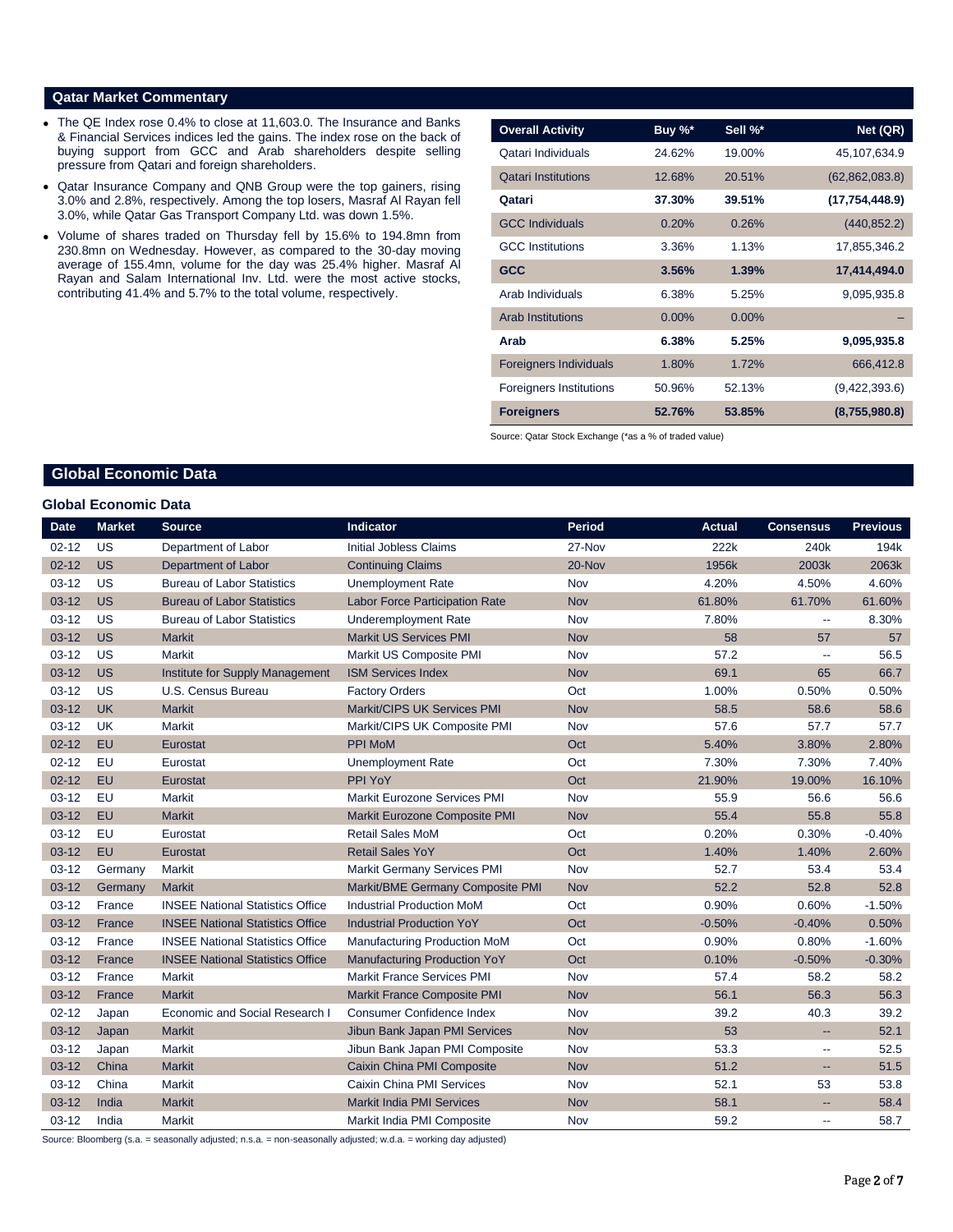# **News**

## **Qatar**

- **BP, Qatar Energy CEOs Drop Out of International Oil Conference –** BP Plc Chief Executive Officer Bernard Looney and top energy executives from Qatar and Algeria backed out of a major international oil conference amid concerns about the spreading omicron virus variant. Looney as well as Qatar Energy CEO Saad Al-Kaabi and Toufik Hakkar, who leads Algeria's Sonatrach, dropped out of next week's World Petroleum Congress in Houston because of "concerns over potential changes to travel restrictions by their countries of origin," the conference organizers said in a email on Friday. BP, Qatar Energy and Sonatrach didn't immediately respond to requests for comments. (Bloomberg)
- **QCB issues T-Bills worth QR600mn –** Qatar Central Bank (QCB) issued treasury bills for three, six and nine months, with a value of QR600mn. A statement from QCB said that it issued QR300mn for three months at an interest rate of 0.17%, QR200mn for six months at an interest rate of 0.22%, and QR100mn for nine months at an interest rate of 0.27%. The issuance is part of a series of issues executed by QCB on behalf of the Government of the State of Qatar and in accordance with the schedule prepared by both Qatar Central Bank and the Ministry of Finance. Treasury bills are issued through auction for banks operating in Qatar. (Qatar Tribune)
- **Qatar's private sector exports reach QR4.98bn in September 2021, says Chamber report –** Qatar's private sector exports recorded a 350% YoY increase to reach QR4.98bn in September 2021, Qatar Chamber reported in its latest monthly economic newsletter. Based on the chamber's certificates of origin, Qatar's private sector exports in September 2021 increased 164% MoM. In September 2020, private sector exports stood only at QR1.09bn, the newsletter stated. The chamber's report said private sector exports within the first nine months of 2021 amounted to QR20.9bn, up by 88% compared to QR11.1bn in the same period last year. This growth in private sector exports in September 2021 increased by 155% compared to QR1.95bn in February 2020, which represented the highest value of exports when imposing precautionary measures at the beginning of the pandemic. It also increased by 771% over QR572mn in April 2020, which witnessed the lowest value of exports. The MoM increase in private sector exports for September 2021 was attributed to exports growth through the Unified GCC Model, which jumped 774% from QR383mn in August to QR3.3bn in September, while YoY it amounted to QR208mn or a 1,500% increase, stated the report. (Gulf-Times.com)
- **Qatar's foreign trade stands at QR36.8bn, up 80.4% YoY in September 2021 –** The total value of Qatar's foreign merchandise trade stood at QR36.8bn in September 2021, registering an 80.4% YoY growth, Qatar Chamber said, citing the latest government data. Based on figures released by the Planning and Statistics Authority (PSA), Qatar Chamber's latest monthly economic newsletter reported that MoM Qatar's foreign trade in September 2021 jumped 4.1% from QR35.4bn to QR36.8bn. In September last year, figures reached QR20.4bn. In September 2021, total exports of goods (including exports of goods of domestic origin and re-exports) amounted to QR28.1bn, showing a sharp 109% increase over QR13.4bn in the same month last year. Similarly, it increased 2.8% compared to QR27.3bn in August 2021. The imports of goods in the said month amounted to QR8.8bn, an increase of 8.5% compared to QR8.1bn in August, and a 25.7% increase YoY. Therefore, the country's foreign merchandise trade balance, which represents the difference between total exports and imports, amounted to QR19.3bn, showing an increase of 199.1% compared to

QR6.4bn in September 2020, while MoM, it slightly increased by 0.31%. In September 2021, China was the main country of destination of Qatar's foreign trade with QR5.8bn or a 15.8% share of the state's total foreign trade. (Gulf-Times.com)

- **PSA President: Qatar on track to build diversified, sustainable economy –** President of the Planning and Statistics Authority (PSA) H E Dr. Saleh bin Mohammed Al Nabit affirmed that Qatar is on the right path towards building a diversified and sustainable economy in order to achieve the goals and aspirations of Qatar National Vision 2030. He said that the contribution of the non-oil sector to the real GDP amounted to more than 60% in the second quarter of this year, accompanied by the development of the economic and logistical infrastructure, as the implementation stages of the Hamad Port and Hamad International Airport were completed according to this plan, in addition to the development of commercial ports in the country's main cities and their services. In an interview with QNA on the occasion of the preparations for the third National Development Strategy in cooperation with the relevant authorities, he said that the follow-up results of the implementation of the second National Development Strategy 2018-2022 indicate that there is a progress in implementing most of the strategy's initiatives and projects, with the pace of implementation different from one sector to another, from one goal to another, and from one project to another, especially in the field of economic diversification and the encouragement of the private sector, with a focus on priority economic sectors. He went to say that in general, all projects that included a digital transformation component have achieved further progress, driven by the repercussions of the COVID-19 crisis and its restrictions, noting that a quantitative and qualitative development was monitored in government services provided to individuals and the business community. These accessibility services are enhanced through user-friendly apps, as the egovernment services amounted to 1,200. (Peninsula Qatar)
- **PSA: Qatar auto sector posts 19% growth YoY in new registrations –** New vehicle registrations in Qatar witnessed a healthy double digit YoY growth on the back of robust demand, mainly for private vehicles and motorcycles, according to official statistics. The new vehicle registration stood at 6,771; representing a 19.3% increase on a yearly basis; even as it declined 8.4% MoM in the review period, according to figures released by the Planning and Statistics Authority (PSA). The registration of new private vehicles stood at 4,071, which posted a 22.7% growth YoY but shrank 22.4% on a monthly basis in October 2021. Such vehicles constituted 60.12% of the total new vehicles registered in the country in the review period. The registration of new private transport vehicles stood at 1,759; which showed a 0.9% and 22.7% growth YoY and MoM respectively. Such vehicles constituted 25.98% of the total new vehicles in October 2021. According to the Qatar Central Bank data, auto loans to Qataris and non-Qatari were seen declining 29.33% and 16% YoY respectively to QR1.06bn and QR0.21bn this October. Personal loans to Qataris reported a 36.06% surge YoY to QR82.37bn; whereas those for non-Qataris were down 1.34% to QR8.86bn in the review period. The overall consumption credit to nationals grew 11.55% YoY to QR146.24bn; while that to non-Qataris shrank 10.56% to QR11.94bn in October this year. (Gulf-Times.com)
- **Qatar's e-commerce market expected to grow \$3.2bn by 2022 –** Qatar's e-commerce sector is expanding at a phenomenal rate and its enormous growth potential means many incredible new opportunities for all kinds of businesses. Companies have been witnessing positive growth trends in ecommerce globally and Qatar's e-commerce is also gaining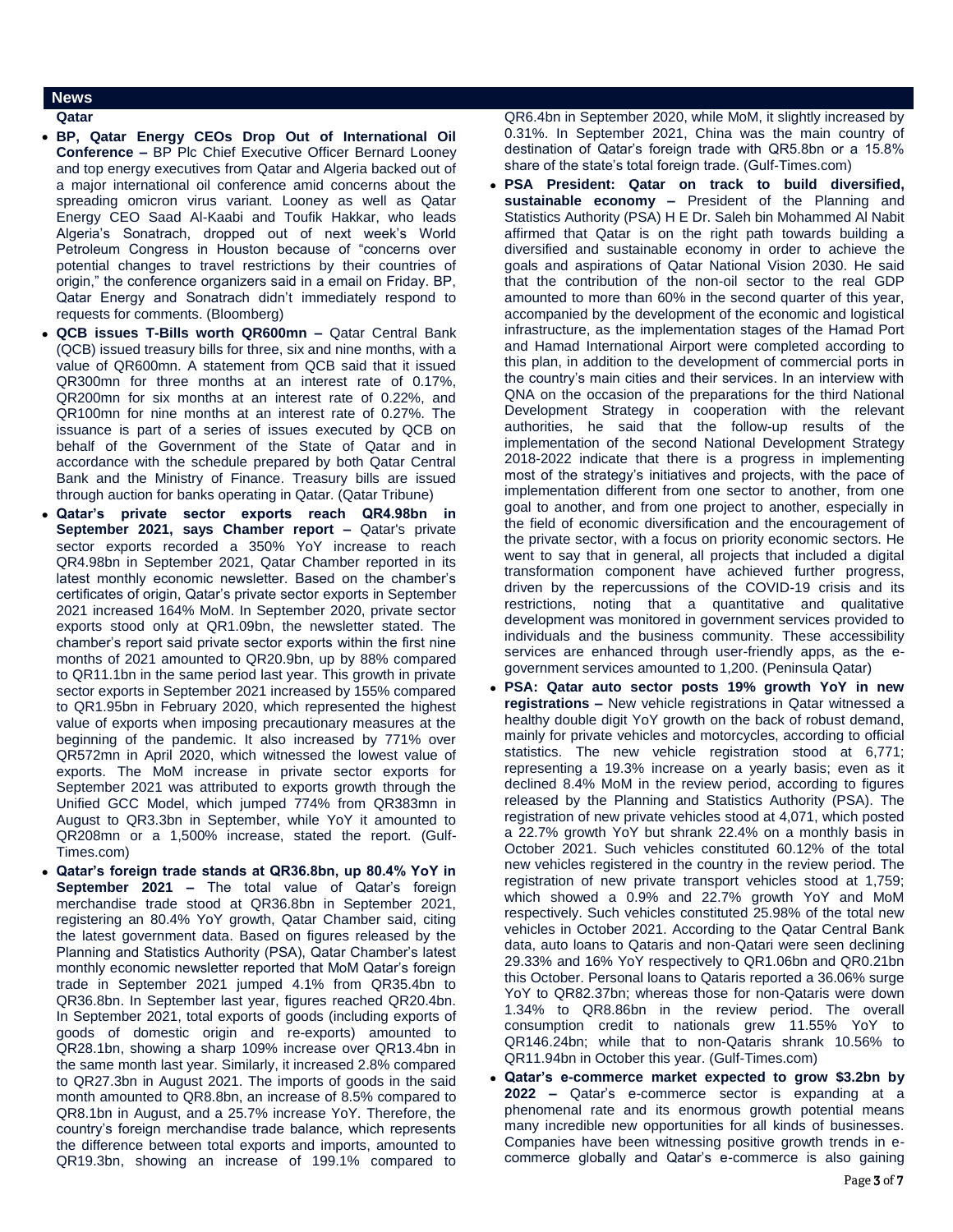momentum, experts said during a webinar. The Ministry of Communications and Information Technology (MCIT) organised a virtual event recently entitled 'Activate Your Stores Ecommerce Channel: Guidelines Towards Success', which gave an introduction about e-commerce and elaborated on how to expand business, reduce costs, and the building blocks of ecommerce. Terek Mousa, an expert in e-commerce discussed the main pillars in developing an e-commerce platform including building an e-commerce site and the best tips, practices, and guidelines from MCIT. He said e-commerce is the selling and buying of products and services online through internet by smart phones, mobiles, and tablets. (Peninsula Qatar)

- **Qatar Sees Green Role For LNG As World Gasps For More Energy –** When it comes to the price of oil, there is no sure thing. Prices rise and fall according to weather, geopolitics, and supply. This has been on display at the ongoing, online meeting of the Organization of Petroleum Exporting Countries and its oilproducing allies, a group known as OPEC+, to decide production policy. So far, they have agreed to raise production by 400,000 barrels per day, starting in January 2022, if the price holds and there isn't a global economic slowdown caused by the Omicron variant. Normally, the price of liquefied natural gas (LNG) moves empathetically with the price of oil. But that is unlikely now. Global energy markets are stressed at the onset of winter in the northern hemisphere as they haven't been in decades. The result is that Qatar, the independent emirate on the west coast of the Persian Gulf, is in a particularly good place. Qatar is the world's largest exporter of LNG for which world demand is surging. And it sees LNG as a greener fossil fuel in these climate-conscious times. Even as world leaders talked of reducing dependence on natural gas at the COP26 climate change conference in Glasgow, Scotland, nations everywhere were desperately seeking more of it. (Bloomberg)
- **Doha Metro trains running 100,000 trips daily during Arab Cup –** To facilitate fans and general commuters during FIFA Arab Cup 2021, Doha Metro is operating around 100,000 trips per day on its three lines. "An entire fleet of 110 trains of Doha Metro is currently in service covering the network, which includes 37 stations on 3 lines — Red, Green and Gold — all of which extend over 76 km," said Eng. Hamdan Rashid Al Mulla from Asset Management at Qatar Rail. (Peninsula Qatar)

# **International**

 **Goldman Sachs cuts US GDP growth forecast for 2022 over Omicron fears –** Goldman Sachs on Saturday cut its outlook for US economic growth to 3.8% for 2022, citing risks and uncertainty around the emergence of the Omicron variant of the coronavirus. Goldman economist Joseph Briggs said in a note that the Omicron variant could slow economic reopening, but the firm expects "only a modest drag" on service spending. The firm now sees 2022 gross domestic product (GDP) growth of 3.8%, down from 4.2% previously on a full year basis, and Q4/Q4 growth of 2.9%, down from 3.3% before, Briggs said. "While many questions remain unanswered, we now think a moderate downside scenario where the virus spreads more quickly but immunity against severe disease is only slightly weakened is most likely," he said. Worker shortages could last longer if people do not feel comfortable returning to work due to the variant, according to the note. Goldman pointed the spread of the virus could worsen supply shortages should other countries implement tighter restrictions, but increase in vaccination rates among foreign trade partners would prevent severe disruptions. Goldman Sachs' US forecast comes after the International Monetary Fund Managing Director Kristalina Georgieva said on Friday that the lender was likely to lower its global economic growth estimates due to the new Omicron variant of the coronavirus. (Reuters)

- **Faster Fed taper, earlier rate hikes in sight as unemployment falls –** Federal Reserve policymakers look likely to accelerate the winddown of their bond-buying program when they meet later this month as they respond to a tightening labor market and move to open the door to earlier rate hikes than they had projected. US employers added 210,000 jobs last month, a US Labor Department report showed Friday, less than half of what economists had expected. But average hourly earnings over the past 12 months rose 4.8%, the unemployment rate dropped to 4.2%, and the workforce grew by the most in 13 months. Analysts said they believe the moderate job gains understate labor market strength and that they would likely be revised upward. St. Louis Fed President James Bullard took the moment to intensify his call for faster action by the Fed's policysetting panel, and said that rapidly strengthening economic data was making more of his colleagues comfortable with the idea of speeding up the bond-buying taper and laying the groundwork for a liftoff from zero rates. In September a slight majority of the Fed's 18 policymakers thought a rate hike would not be warranted until at least 2023. The Fed has kept interest rates near zero since March 2020. In November it began reducing its \$120bn in bond purchases each month on a pace that would end them entirely by June 2022. But, with inflation running at more than twice the Fed's 2% target and risks rising that it won't recede next year as quickly as policymakers would like, Fed Chair Jerome Powell said this week that at the Fed's next policy meeting on December 14-15 they would consider speeding up the taper by a few months. (Reuters)
- **US labor market tightening: jobless rate flirts with prepandemic lows –** US employment growth slowed considerably in November amid job losses at retailers and in local government education, but the unemployment rate plunged to a 21-month low of 4.2%, suggesting the labor market was rapidly tightening. The four-tenths-of-a-percentage-point drop in the jobless rate from October reported by the Labor Department in its closely watched employment report on Friday occurred even as 594,000 people entered the labor force, the most in 13 months. Workers put in more hours, boosting aggregate wages, which should help to underpin consumer spending. "Don't be fooled by the measly payroll jobs gain this month because the economy's engines are actually in overdrive as shown by the plunge in joblessness," said Christopher Rupkey, Chief economist at FWDBONDS in New York. The survey of businesses showed nonfarm payrolls increased by 210,000 jobs, the fewest since last December. But the economy created 82,000 more jobs than initially reported in September and October, a sign of strength. That left employment 3.9mn jobs below the peak in February 2020. (Reuters)
- **US factory orders rise more than expected in October –** New orders for US-made goods increased more than expected in October and businesses spending on equipment appeared to rebound after declining in the third quarter. The Commerce Department said on Friday that factory orders increased 1.0% in October. Data for September was revised higher to show orders gaining 0.5% instead of 0.2% as previously reported. Economists polled by Reuters had forecast factory orders rising 0.5%. Orders increased surged 17.1% on a YoY basis. Manufacturing, which accounts for 12% of the economy, is being driven by still-strong demand for goods despite spending shifting back to services. Businesses are rebuilding depleted inventories, but shortages of labor and raw materials stemming from the COVID-19 pandemic remain challenges. An Institute for Supply Management survey on Wednesday showed manufacturing activity picked up in November, noting "some indications of slight labor and supplier delivery improvement." Shipments rose 2.0% after advancing 1.0% in September.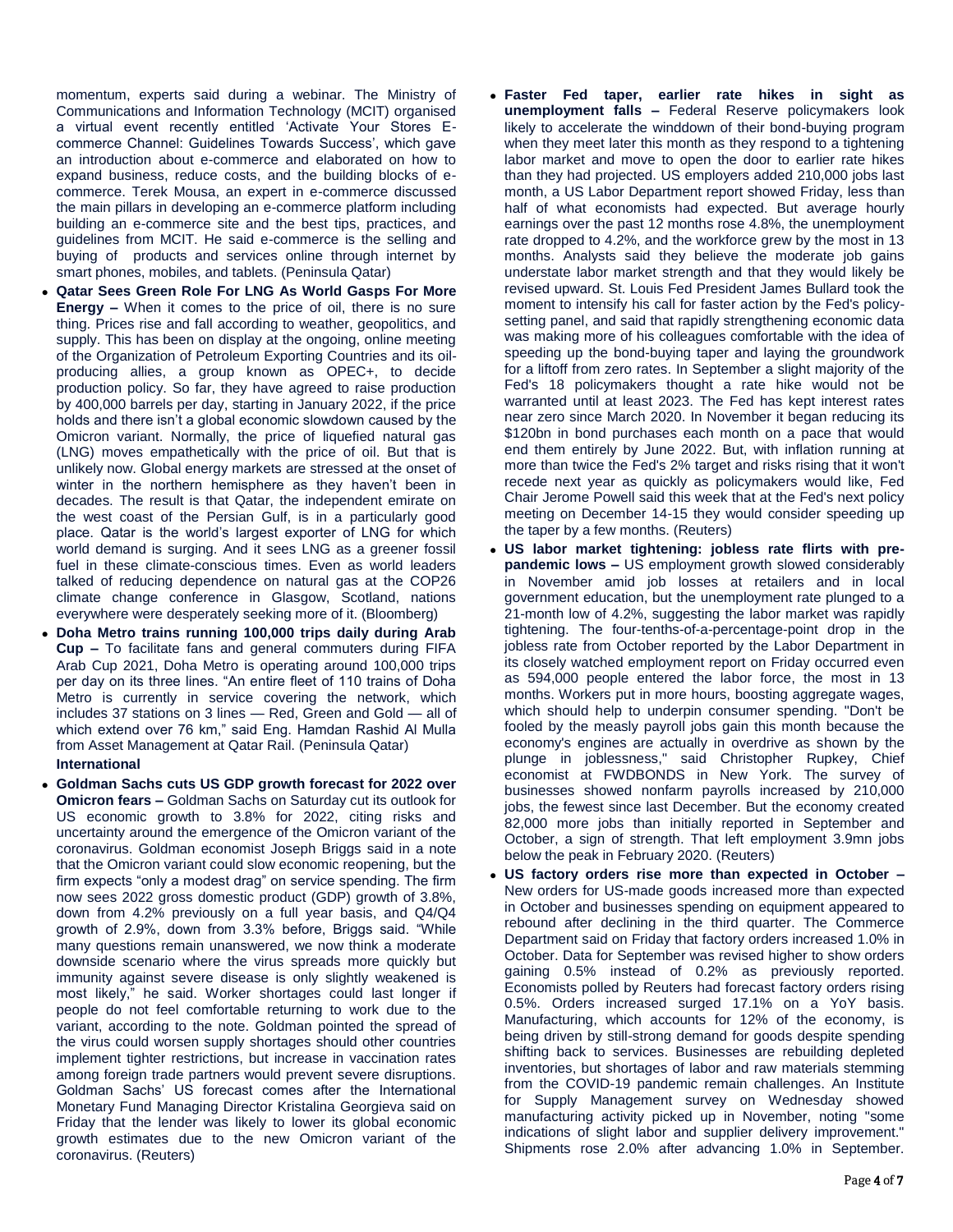Inventories at factories gained 0.8% in October. Unfilled orders rose 0.3% after increasing 0.7% in the prior month. The Commerce Department also reported that orders for nondefense capital goods, excluding aircraft, which are seen as a measure of business spending plans on equipment, increased 0.7% instead of 0.6% as reported last month. Shipments of these so-called core capital goods, which are used to calculate business equipment spending in the gross domestic product report, rose 0.4%. They were previously reported to have increased 0.3%. That suggests a potential rebound in business spending on equipment after it contracted in the third quarter after four straight quarters of double-digit growth, though inflation could cut into the gains. (Reuters)

- **ISM survey: US service sector activity gauge hits record high in November –** A measure of US services industry activity unexpectedly rose in November, hitting a fresh record high as businesses boosted hiring, but there was little sign that supply constraints were easing and prices remained high. The Institute for Supply Management (ISM) said its non-manufacturing activity index increased to 69.1 last month, the highest reading since the series started in 1997, from 66.7 in October. A reading above 50 indicates growth in the services sector, which accounts for more than two-thirds of U.S. economic activity. Economists polled by Reuters had forecast the index falling to 65. The survey added to data on consumer spending, the labor market and manufacturing in painting a strong picture of the economy. The Omicron variant of COVID-19, however, poses a risk to the outlook. The ISM's measure of services industry employment increased to a seven-month high of 56.5 from 51.6 in October. That offered hope that a pandemic-related labor crunch, which has hampered faster job growth, could be starting to ease. There were 10.4 million job openings at the end of September. With employment levels rising, services industries made progress in reducing the backlog of unfinished work last month. Overall, supply constraints remained binding. The survey's measure of supplier deliveries was unchanged at a high 75.6. A reading above 50% indicates slower deliveries. Longer delivery times accounted for some of the surprise increase in the services index. They are normally associated with a strong economy and increased customer demand, which would be a positive contribution to the ISM non-manufacturing index. (Reuters)
- **Japan's service sector activity expands at fastest pace in 2 years –** Japan's services sector activity grew at the fastest pace in more than two years in November on a jump in new business, signaling stronger consumer confidence as the coronavirus pandemic subsided. The world's third-largest economy has lagged other advanced nations in its recovery from the pandemic's hit with coronavirus curbs crimping activity for parts of the year. The final au Jibun Bank Japan Services Purchasing Managers' Index (PMI) rose to a seasonally adjusted 53.0 from the prior month's 50.7 and a 52.1 flash reading. That marked the fastest pace of expansion since August 2019. "New orders rose for the first time since January 2020 as panel members cited the lifting of state of emergency measures had boosted confidence and sales," said Usamah Bhatti, economist at IHS Markit, which compiles the survey. "Despite increasing demand and evidence of pressure on capacity, Japanese service providers decreased staffing levels for the first time since July." Stronger spending on dining out, overnight stays and other services would likely support Japan's economy as a persistent global chip shortage and soaring raw material prices pressure manufacturers. "Both manufacturers and services firms pointed to prominent rises in cost pressures in November," Bhatti said. The composite PMI, which is estimated using both manufacturing and services,

expanded at the fastest rate in more than four years, rising to 53.3 from October's final of 50.7. (Reuters) **Regional**

- **OPEC+ agrees to go ahead with oil output rise, as US pressure trumps virus scare –** OPEC and its allies agreed on Thursday to stick to their existing policy of monthly oil output increases despite fears that a US release from crude reserves and the new Omicron coronavirus variant would lead to a fresh oil price rout. Benchmark Brent crude fell more than \$1 after the deal was reported, before recovering some ground to trade around \$70 a barrel. It is now well below October's three-year highs above \$86 but still more than 30% up on the start of 2021. The US has repeatedly pushed OPEC+ to accelerate output hikes as US gasoline prices soared and President Joe Biden's approval ratings slid. Faced with rebuffals, Washington said last week it and other consumers would release reserves. (Reuters)
- **US-Saudi diplomacy paved way for OPEC+'s surprise output hike –** The US and Saudi Arabia have reached a detente after weeks of hostility about high oil prices, with the OPEC+ cartel announcing a production hike even as the new Covid variant threatens demand. The group led by Saudi Arabia and Russia surprised markets by agreeing to add 400,000 bpd of oil from January, even as the virus undermines prices for oilproducing nations. It left the door open to changing its mind, however, saying ministers could gather again at any moment to review the decision if conditions change. (Bloomberg)
- **GCC economies to witness an aggregate growth rate of 2.6% in 2021, says World Bank –** GCC economies are likely to achieve an aggregate growth rate of 2.6 % in 2021, according to the World Bank Gulf Economic Update issued on Thursday. The report, titled "Seizing the Opportunity for a Sustainable Recovery", attributed the rebound to stronger oil prices and the growth of non-oil sectors. It predicted the trend is likely to continue into 2022 as "OPEC+ mandated oil production cuts are phased out and higher oil prices improve business sentiment and attract additional investment." It added that the outlook in the medium term is subject to risks from slower global recovery, renewed coronavirus outbreaks, and oil sector volatility. (Zawya)
- **Saudi Aramco cuts December contract prices for propane, butane –** Saudi Aramco cut its December term contract prices for propane and butane, according to a company official who asked not to be named because of internal policy. December propane at \$795/ton, down from \$870/ton a month earlier. December butane at \$750/ton, down from \$830/ton a month earlier. (Bloomberg)
- **Saudis seen raising Arab light oil to Asia by 70c/b for January –** Saudi Aramco may increase the OSP of Arab Light crude to Asian customers by 70c/bbl MoM for Jan. sales, according to the median estimate in a Bloomberg survey of six traders, refiners. Jan. Arab Light OSP differential estimated at \$3.40/bbl above Oman-Dubai benchmark vs \$2.70/bbl for Dec. Four respondents saw an increase of between 60c to 80c MoM; one estimated +40c-50c, while another expected Arab Light OSP to be cut 40c MoM. (Bloomberg)
- **Saudi Paper appoints financial advisor to offer rights issue for capital raise –** Saudi Paper Manufacturing Company has appointed Al Anma Investment Company as the financial advisor to offer right issues to increase the company's capital. The company will submit the file to the Capital Market Authority (CMA) to request for the company's capital raise by offering rights shares, according to a bourse filing on Thursday. It is noteworthy to mention that in October 2021, the company's board recommended increasing the capital by SR145mn through a rights issue. (Zawya)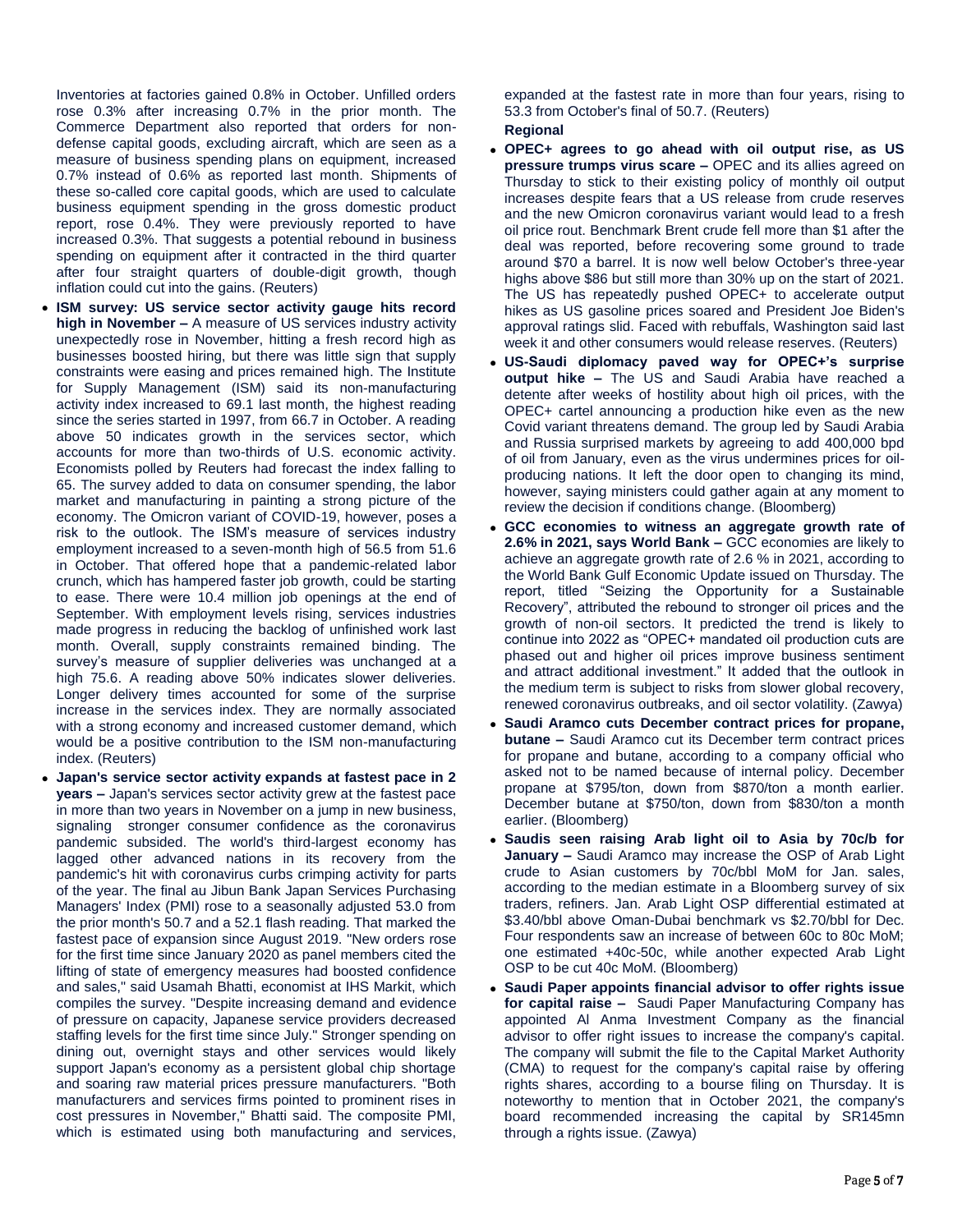- **Wafrah submits file to Saudi's CMA for capital increase to \$61.73mn –** Wafrah for Industry & Development Company has submitted an application file to the Capital Market Authority (CMA) to raise the company's capital by offering right issues. The company's board has proposed to increase the capital by SR154.34mn to SR231.511mn, compared to SR77.17mn, by offering rights issue shares of 15.434mn, according to a bourse filing on Thursday. (Zawya)
- **Saudi Sadr Logistics' EGM nods capital increase to \$46.66mn –** The extraordinary general meeting (EGM) of Sadr Logistics Company has approved a 600% capital increase by offering the right issues. The capital will rise by SR150mn to SR175mn, compared to SR25mn, according to a bourse filing on Thursday. Rights issue of 15mn ordinary shares will be offered at a nominal value of SR10 per share for the capital increase. (Zawya)
- **Alwasail Industrial to offer 10% of shares on Saudi's NOMU –** Alwasail Industrial Company intends to offer 2.5mn ordinary shares, representing 10% of the company's shares, for the listing on Parallel Market (NOMU). The offering period will begin on Sunday, 26 December, and will end on Thursday, 30 December, according to a bourse filing on Thursday. Falcom Financial Services Company is the financial advisor and lead manager on the potential offering. (Zawya)
- **Saudi's SAMI forms components joint venture with Figeac Aero –** Saudi Arabian Military Industries (SAMI) is forming a joint venture with Figeac Aero to build a factory in the Gulf kingdom to make aerostructure components, SAMI said on Saturday. It said in a statement that the joint venture's revenue would reach \$200mn by 2030 and that Saudi Arabia would own 51% with the French company holding the other 49%. SAMI said that over a 10-year period, the SAMi Fegiac joint venture would carry out a series of major investments, most of which will be financed by local financial institutions, including the launch of a new production facility in Jeddah. (Reuters)
- **UAE Borouge signs AED5.8bn partnership agreement with France's Technip –** The UAE Borouge signed a AED5.8bn partnership agreement with French company Technip Energies NV to expand the Borouge 4 polyolefin facility in Ruwais, the Abu Dhabi media office said on Friday. The agreement awards one of five Engineering Procurement, Commissioning, and Construction (EPC) contracts to the French company, part of a consortium with Target Engineering, to expand Borouge, making it the world's largest single-site polyolefin complex, the office added on Twitter. (Reuters)
- **Dubai's DP World pulls out of Haifa port privatization bid –** Dubai's DP World has pulled out of a joint bid with an Israeli company to privatize Israel's Haifa port, Israel's privatization body said. Israel is selling its state-owned ports and building new private docks in an effort to encourage competition and lower costs. DP World had signed an agreement with Israel Shipyards Industries for exclusive cooperation in the privatization of the Haifa port, one of Israel's two main sea terminals on its Mediterranean coast. (Reuters)
- **Tweet: UAE's ADQ signs 4.6bn-euro investment deal with France –** Abu Dhabi's state holding company ADQ signed an investment agreement worth 4.6bn Euros with the French ministry of economy and finance on Friday, the Abu Dhabi media office said in a tweet. (Reuters)
- **Tweet: Mubadala signs an agreement with French economy and finance ministry to invest 1.4bn euros –** Mubadala, Abu Dhabi's sovereign fund, signed an agreement with the French ministry of economy and finance to invest 1.4bn euros in French funds on Friday, the Abu Dhabi media office said in a tweet. (Reuters)

 **Abu Dhabi's ADQ and TAQA sign \$6bn agreement with Kazakhstan's sovereign fund –** The UAE will invest up to \$6bn in Kazakhstan's energy sector, it has been announced. The Abu Dhabi Developmental Holding Company and the Abu Dhabi National Energy Company — known as TAQA — have entered into an agreement with the Central Asian country's sovereign wealth fund, Samruk-Kazyna, according to Al-Arabiya. ADQ Holdings, TAQA and Samruk-Kazyna will explore three new power generation projects in Kazakhstan, including a 2 gigawatt photovoltaic power plant, a 2 GW wind farm, and a 1 GW combined cycle gas power plant. Both ADQ Holdings and TAQA will own a 51 % stake in each project, while Samruk-Kazyna will retain the remaining stake. (Zawya)